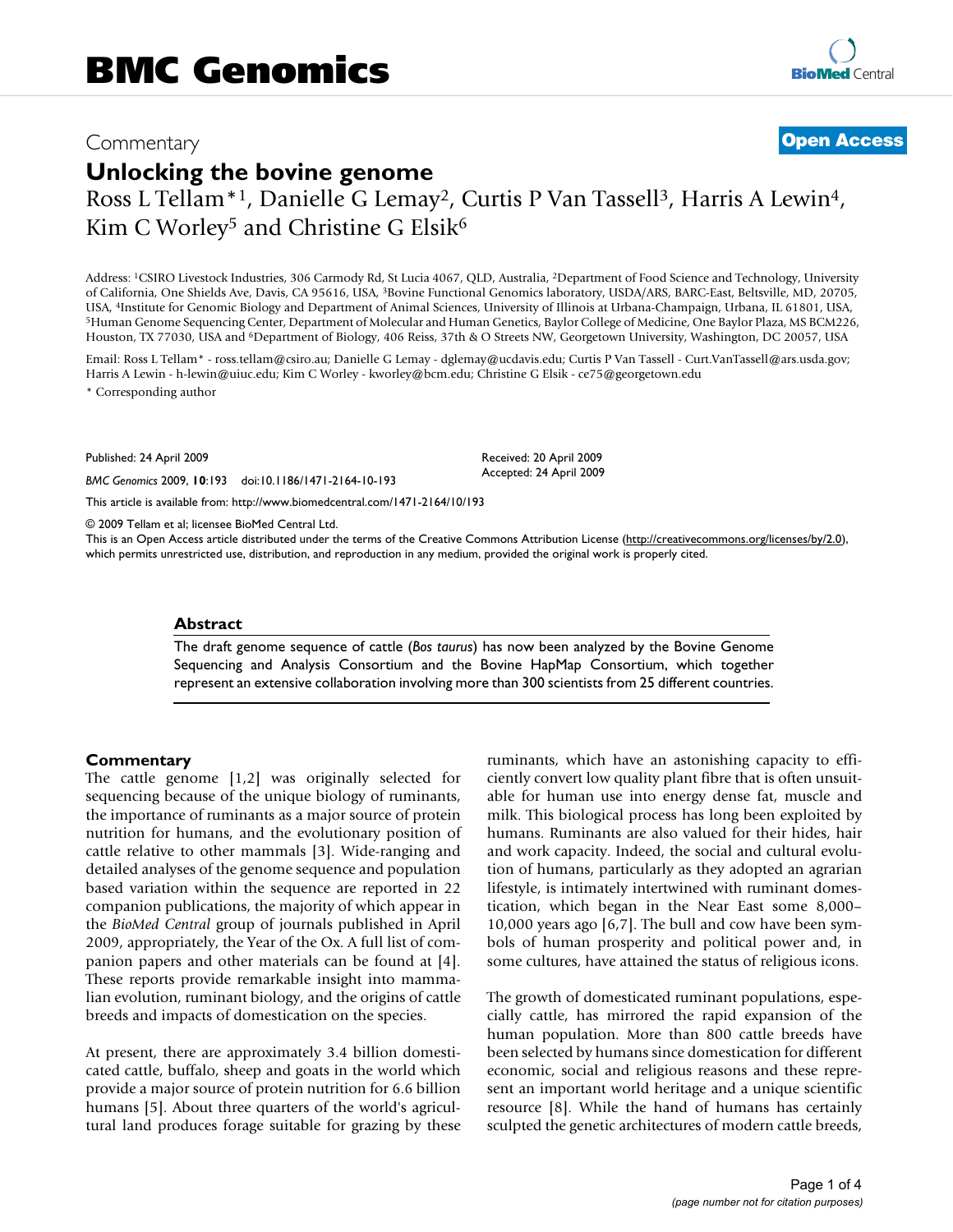it is interesting to note that the human genome has also undergone selective adaptation for tolerance to lactose in response to domestication of ruminants for milk production [\[9\]](#page-3-6).

The cattle genome sequence fills an evolutionary void among mammalian genome sequences as it is the first complete high coverage genome sequence from the Cetartiodactyl order of eutherian mammals which first appeared ~60 million years ago when grasslands began to cover large parts of the earth's surface. The order includes ~220 species of even-toed ungulate mammals (suborders Ruminantia, Suina and Tylopoda), hippopotamus and 88 cetacean species (whales, dolphins and porpoises). The Cetartiodactyla have adapted to an extraordinary diversity of terrestrial and aquatic environments. Cattle are representative of the Ruminantia, a phylogenetically distant clade to humans and rodents, the two most intensively investigated mammalian species. The evolutionary relationships between these three mammalian groups are well positioned to inform genome similarities and differences in each group and comment on mammalian biology. The evolution of genome organization, particularly the expansion and contraction of paralogous gene families and the molecular bases for economically important adaptive traits of ruminants such as lactation, metabolism, reproduction and disease resistance, are all important scientific issues that can explicitly be addressed by comparative analysis of the cattle genome with other mammalian genomes.

The unique biology of ruminants was a predominant factor influencing the decision to sequence the cattle genome [[3\]](#page-3-0). Ruminants are characterized by their ability to convert ingested complex plant carbohydrates into volatile fatty acids such as acetate, propionate, butyrate, lactate and valerate, which are then used as the major energy source [[10](#page-3-7)]. This remarkable fermentative transformation is performed by a complex community of symbiotic microorganisms present in the rumen. Microbial fermentation of plant material is also the main source of dietary protein and all B vitamins [\[10](#page-3-7)]. The immune system of cattle appears to be exquisitely adapted to the extensive microbial communities that populate its gut and exposed epithelial surfaces. For example, up to 40% of peripheral blood lymphocytes of cattle have γ/δ T-cell receptors as compared to less than 1% in humans and rodents [\[11](#page-3-8)]. Thus, cattle are an excellent model species to study the evolution and function of these enigmatic  $\gamma/\delta$  T-cells, which appear to play a major role in immune regulation and suppression. Cattle are also used as models for human reproductive biology and infectious diseases. The latter application is also critical to maintaining a safe, secure and healthy food supply. Assisted reproductive technologies used by humans such as artificial insemination, estrous synchronization, embryo transfer and in vitro fertilization, were first developed for use in cattle. Furthermore, cattle and other ruminants can be efficiently cloned from adult somatic cells and therefore they represent excellent models to decipher the roles of epigenetic modifications on development and differentiation of stem cells [[12\]](#page-3-9).

The assembled  $7.1\times$  cattle genome sequence primarily represents DNA from a single inbred female Hereford animal, L1 Dominette [[1](#page-2-0),[13](#page-3-10),[14\]](#page-3-11). In addition, limited sequence information was obtained from individuals representing six breeds, which allowed identification of putative SNP, a major resource for the HapMap Project which used 34,470 of these in its analyses. The sequencing, assembly, placement of sequence scaffolds on bovine chromosomes and assessment of assembly quality were assisted by a range of livestock research community resources including radiation hybrid maps, chromosome specific and whole genome linkage maps, physical maps based on BAC end sequence information, extensive EST collections and approximately 10,000 full length cDNA sequences [[1](#page-2-0),[13\]](#page-3-10). An independent high density linkage map of the bovine genome is also reported [\[15\]](#page-3-12). The Bovine Genome Sequencing and Analysis Consortium and the Bovine HapMap Consortium used a variety of genome wide computational approaches, comparative genomics analyses and focused gene specific investigations to highlight the evolutionary history, unique biology and population diversity associated with modern cattle.

What has the initial analysis of the bovine genome sequence revealed? Evolutionary breakpoint regions in mammalian chromosomes, which define the boundaries of conserved syntenic blocks of sequence, are associated with considerable evolutionary plasticity in mammals. Large segmental duplications are over-represented and some types of repetitive sequence elements are selectively enriched or excluded in these regions [[1](#page-2-0),[16](#page-3-13)]. Moreover, the segmental duplications are enriched for genes whose protein products often directly interface with the external environment e.g. immune proteins and sensory receptors. This observation suggests that these genes represent evolutionary adaptations to the immediate environment of cattle. Comparative analyses also revealed that sequences of bovine proteins are generally more similar to human orthologs than are rodent orthologs. There are also cattle specific changes in the organization of genes involved in digestion, immunity, reproduction and lactation [\[1](#page-2-0)].

Milk is exquisitely formulated to suit the differing developmental needs of newborn mammals. Analysis of the genes encoding proteins present in bovine milk and the genes expressed in mammary tissue during the lactation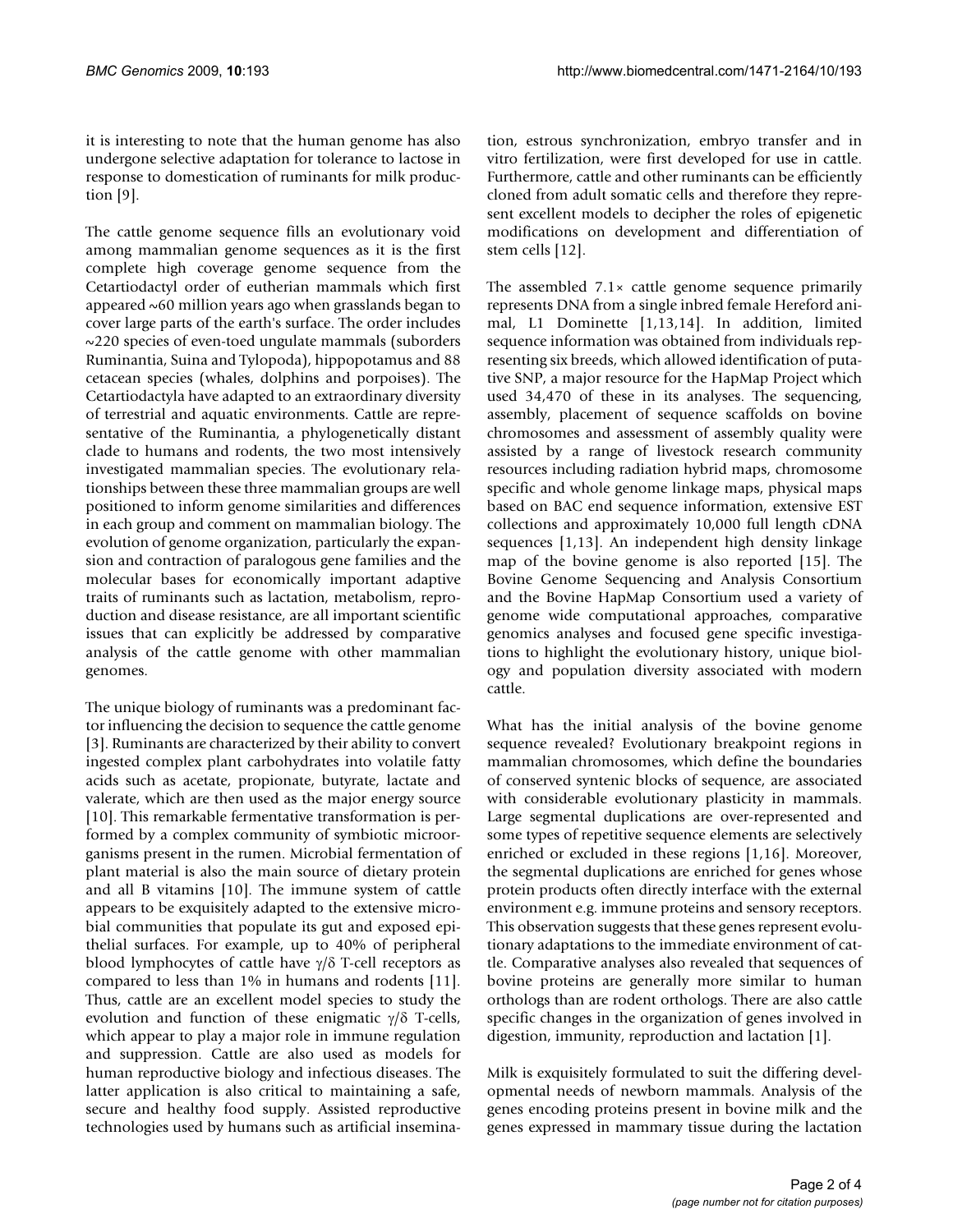cycle provide the first comprehensive overview of lactation genomics [\[17](#page-3-14)]. The integration of this information with population genetic resources generated in the dairy industry provides an enabling resource for future discovery of genes underpinning complex dairy production traits. These analyses clearly indicate that milk is not just a convenient source of high quality nutrients but it also contains a variety of bioactive proteins which probably play key roles in the antimicrobial defense system of the newborn suckling calf and possibly also in gut maturation.

Several of the companion papers focused on changes in the organization of specific gene families in the bovine lineage and their potential impact on ruminant biology. Compared with humans and rodents, there are significant changes in the organization of several immune gene families [\[1](#page-2-0)] exemplified by the serum amyloid A3 [\[18](#page-3-15)] and type 1 interferon [\[19](#page-3-16)] families, as well as the major histocompatability complex [[20](#page-3-17)] and T cell receptor B locus [[21](#page-3-18)]. The extensive genomic rearrangements of these and other immune gene families suggest that during evolution of the bovine lineage there has been adaptation to changing infectious disease challenges [\[1](#page-2-0)]. There are also alterations in the organization of gene families involved in reproduction compared with the human and rodent genomes [\[22\]](#page-3-19). These probably reflect the distinctive reproductive program in cattle, particularly differences in placental structure. In addition, a number of genes are implicated in various aspects of bovine reproductive function and early development [[23](#page-3-20),[24\]](#page-3-21).

Metabolic reconstruction analysis revealed that most genes encoding metabolic enzymes are conserved in mammals however in cattle a few gene losses compared with other mammalian species were identified [\[25](#page-3-22)]. These evolutionary changes may be important for understanding metabolic adaptations to the ruminant lifestyle. Examination of defined regions of chromosome 6 revealed a number of novel transcripts [[26\]](#page-3-23) suggesting that the full complement of transcriptional activity of the genome is yet to be defined. This is a reminder of a major future challenge – the mapping of the complete repertoire of transcriptional activity across the genome.

The Bovine HapMap Consortium analysed the frequency of over 37,000 SNP in 497 cattle from 19 geographically and biologically diverse cattle breeds [\[2\]](#page-2-1). The resulting hapmap is literally a map of the genetic diversity among different cattle populations. Analysis of the hapmap revealed a picture of cattle history in which the ancient population size was relatively large but genetic diversity was dramatically reduced by the processes of domestication and selective breeding [\[2\]](#page-2-1). Thus, while the overall number of domesticated cattle has increased in parallel

with the expanding human population, the genetic diversity of those animals has decreased. Nevertheless, genetic diversity among cattle remains greater than among dog breeds and is similar to the diversity among humans [[2](#page-2-1)]. In a companion report, the haplotype structures for several cattle breeds were determined at high resolution [\[27](#page-3-24)]. Other reports describe the use of population genetics to investigate the origins and evolution of the different breeds [[28,](#page-3-25)[29\]](#page-3-26), effective population sizes [\[30\]](#page-3-27) and signatures of positive selection associated with domestication [[31](#page-3-28)]. Another report highlights the potential for direct industry application of population genetic information, namely the association of variation of the Integrin Beta 5 gene with bull fertility [[32\]](#page-3-29). A cattle QTL meta-analysis was also performed to identify QTL confirmed in multiple studies using different populations [[33\]](#page-3-30). This analysis provides the scientific community with additional confidence to pursue the identification of causal genetic polymorphisms underlying many complex production traits. Another report describes the development and performance of a higher-density SNP assay that leveraged the information gleaned from the HapMap Consortium efforts [[34](#page-3-31)].

Although these collective studies generated a multitude of discoveries, this is only the beginning of a much larger body of future research that will be catalyzed by the availability of the bovine genome sequence and haplotype map. The genome sequence will be refined, reanalyzed and integrated with biological data in ways we can not yet imagine to examine fundamental questions relating to the linkage between genes and cattle phenotypes, the reasons for the evolutionary success of ruminants, the history of cattle domestication, and the mechanisms of mammalian evolution, to name but a few. The availability of very large well managed cattle populations and sire based breeding systems will accelerate the discovery of genes contributing to complex traits of direct relevance to humans such as energy partitioning, muscle formation, milk production and disease resistance. Undoubtedly, the bovine genome sequence and haplotype map will revolutionize the beef and dairy industries by providing genetic and genomic tools to help address the pivotal livestock issues of the 21st century – efficient and sustainable production systems with smaller environmental footprints.

## **Acknowledgements**

We thank the many people who have contributed to the Bovine Genome Sequencing and Analysis Project and the Bovine HapMap Project.

### **References**

- <span id="page-2-0"></span>1. Bovine Genome Sequencing and Analysis Consortium: **[The genome](http://www.ncbi.nlm.nih.gov/entrez/query.fcgi?cmd=Retrieve&db=PubMed&dopt=Abstract&list_uids=19390049) [sequence of taurine cattle: A window to ruminant biology](http://www.ncbi.nlm.nih.gov/entrez/query.fcgi?cmd=Retrieve&db=PubMed&dopt=Abstract&list_uids=19390049) [and evolution.](http://www.ncbi.nlm.nih.gov/entrez/query.fcgi?cmd=Retrieve&db=PubMed&dopt=Abstract&list_uids=19390049)** *Science* 2009, **324:**522-528.
- <span id="page-2-1"></span>2. Bovine HAPMAP Consortium: **The genetic history of cattle.** *Science* 2009, **324:**529-532.